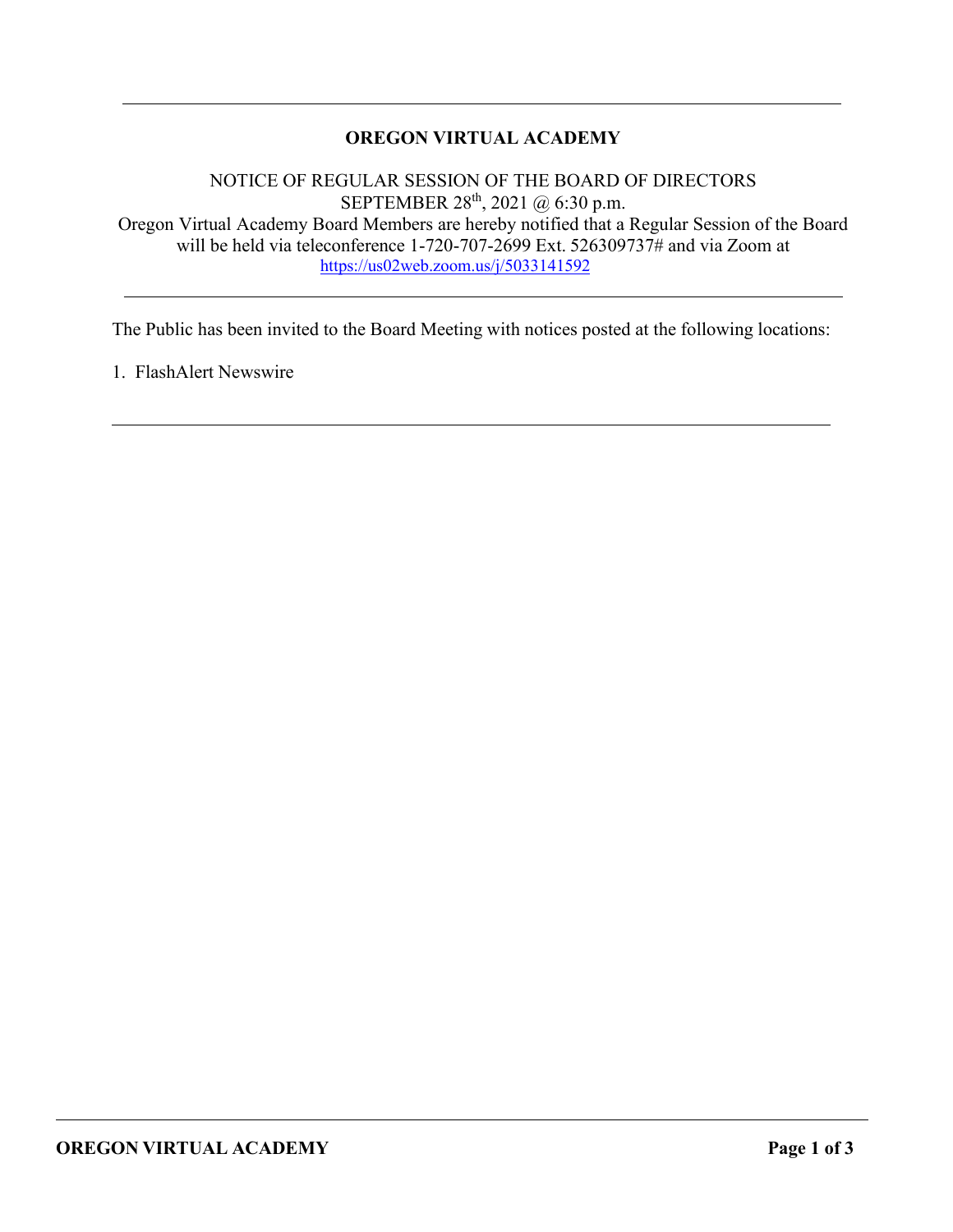# **AGENDA REGULAR SESSION AGENDA**

### **BOARD OF DIRECTORS OREGON VIRTUAL ACADEMY**

# **TUESDAY, SEPTEMBER 28TH, 2021 AT 6:30 p.m.**

<https://us02web.zoom.us/j/5033141592>

# **INSTRUCTIONS FOR PRESENTATIONS TO THE BOARD BY PARENTS AND CITIZENS**

The Oregon Virtual Academy welcomes your participation at the School's Board meetings. The purpose of a public meeting of the Board of Directors is to conduct the affairs of the School in public. We are pleased that you are in attendance and hope that you will visit these meetings often. Your participation assures us of continuing community interest in our School. To assist you in the ease of speaking/participating in our meetings, the following guidelines are provided.

- 1. Agendas are available to all audience members at the door to the meeting or by requesting the agenda from School Officials (541-751-8060).
- 2. The "Public Comment" portion is set aside for members of the audience to raise issues that are not specifically on the agenda. These presentations are limited to three (3) minutes and total time allotted to non-agenda items will not exceed fifteen (15) minutes. The Board may give direction to staff to respond to your concern or you may be offered the option of returning with a citizen-requested item.
- 3. When addressing the Board, speakers are requested to stand, to state their name and address, and to adhere to the time limits set forth.
- 4. Citizens may request that a topic related to school business be placed on a future agenda by submitting a written request at least seventy-two (72) hours in advance of any regular meeting. Once such an item is properly placed on the agenda, the Board can respond, interact, and act upon the item.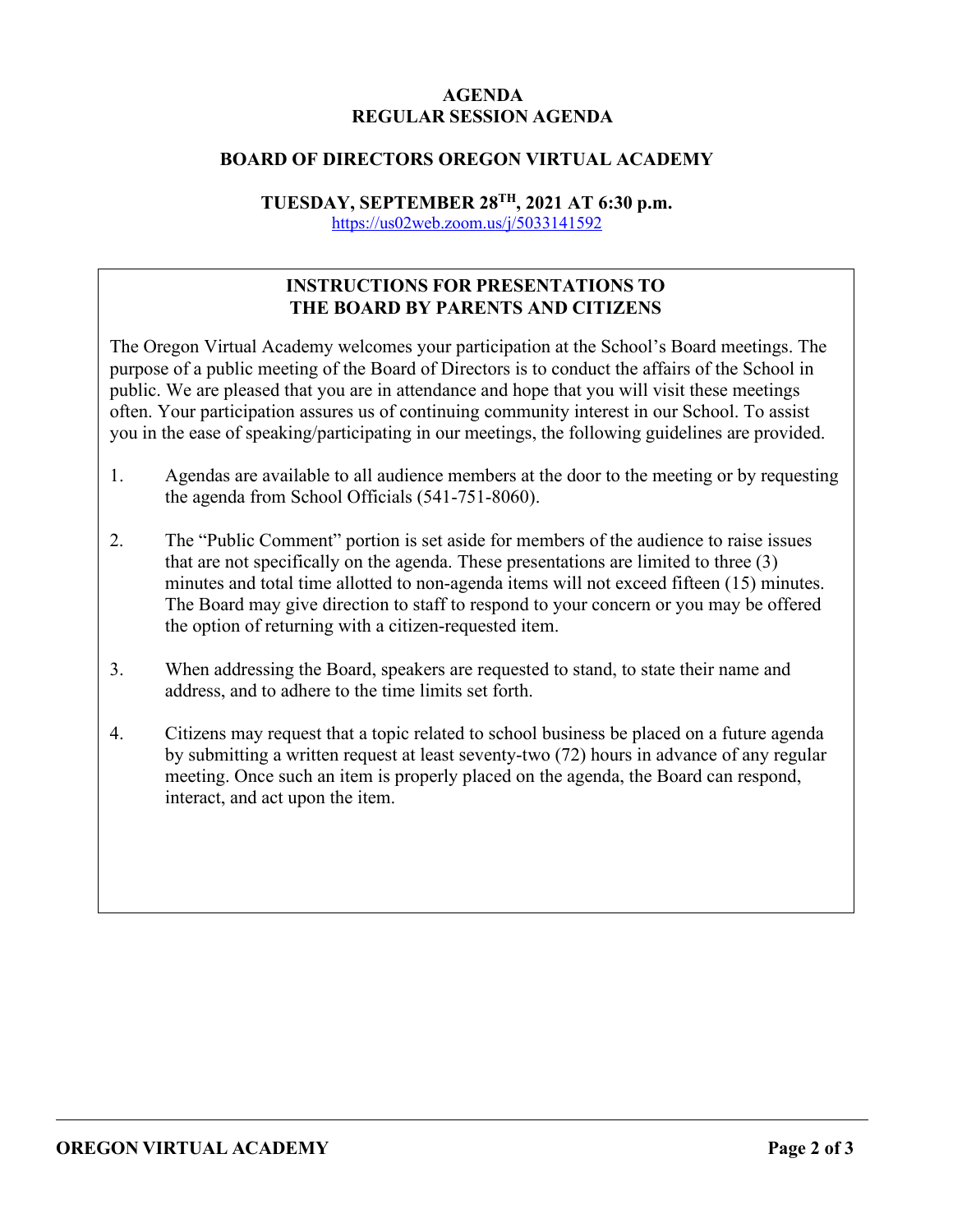# **I. PRELIMINARY**

1. Call to Order

#### 2. Roll Call

| <b>Member</b>        | <b>Title</b> | <b>Term</b> | <b>Present</b> | <b>Absent</b> | In | Out |
|----------------------|--------------|-------------|----------------|---------------|----|-----|
| Barry Jahn           | Chair        | 2019-2022   |                |               |    |     |
| Myk Herndon          | Treasurer    | 2018-2021   |                |               |    |     |
| Paul Tannahill       | Secretary    | 2018-2021   |                |               |    |     |
| Franklin Roberts     | Member       | 2020-2023   |                |               |    |     |
| Megan Trow           | Member       | 2020-2023   |                |               |    |     |
| MJ Sandall           | Vice Chair   | 2020-2023   |                |               |    |     |
| <b>Steven Isaacs</b> | Member       | 2021-2024   |                |               |    |     |

3. Approval of Agenda

## **II. COMMUNICATIONS**

1. Public Comments: No individual comment shall be for more than three (3) minutes and the total time for this purpose shall not exceed fifteen (15) minutes

## **III. BOARD/STAFF DISCUSSION**

- 1. Benefits Review with Biggs
- 2. Finance Training: Overview with CSBM
- 3. Finance and Budget Report
- 4.  $1<sup>st</sup>$  and  $2<sup>nd</sup>$  Readings of Board Policies
- 5. Review of SB743
- 6. Board Calendar Committee Update

# **IV. EXECUTIVE DIRECTOR**

- 1. Enrollment Update
- 2. Department/Staff Spotlight
- 3. Vaccination Rule Update
- 4. Website/Social Media Update
- 5. ESSER III Funding and Initiatives
- 6. Staff ISP Checks (Kajeet Option)
- 7. Culture Amp
- 8. Charter Renewal Process

### **V. CONSENT AGENDA ITEMS**

- 1. Previous Meeting Minutes
- September 14, 2021
- 2. Pending Invoices
- 3. Staffing Updates (List in Board Packet)
- Departures and Resignations
- New Permanent Hires
- Internal Promotions and Transitions

# **VI. ACTION ITEMS**

1. Benefits Choices